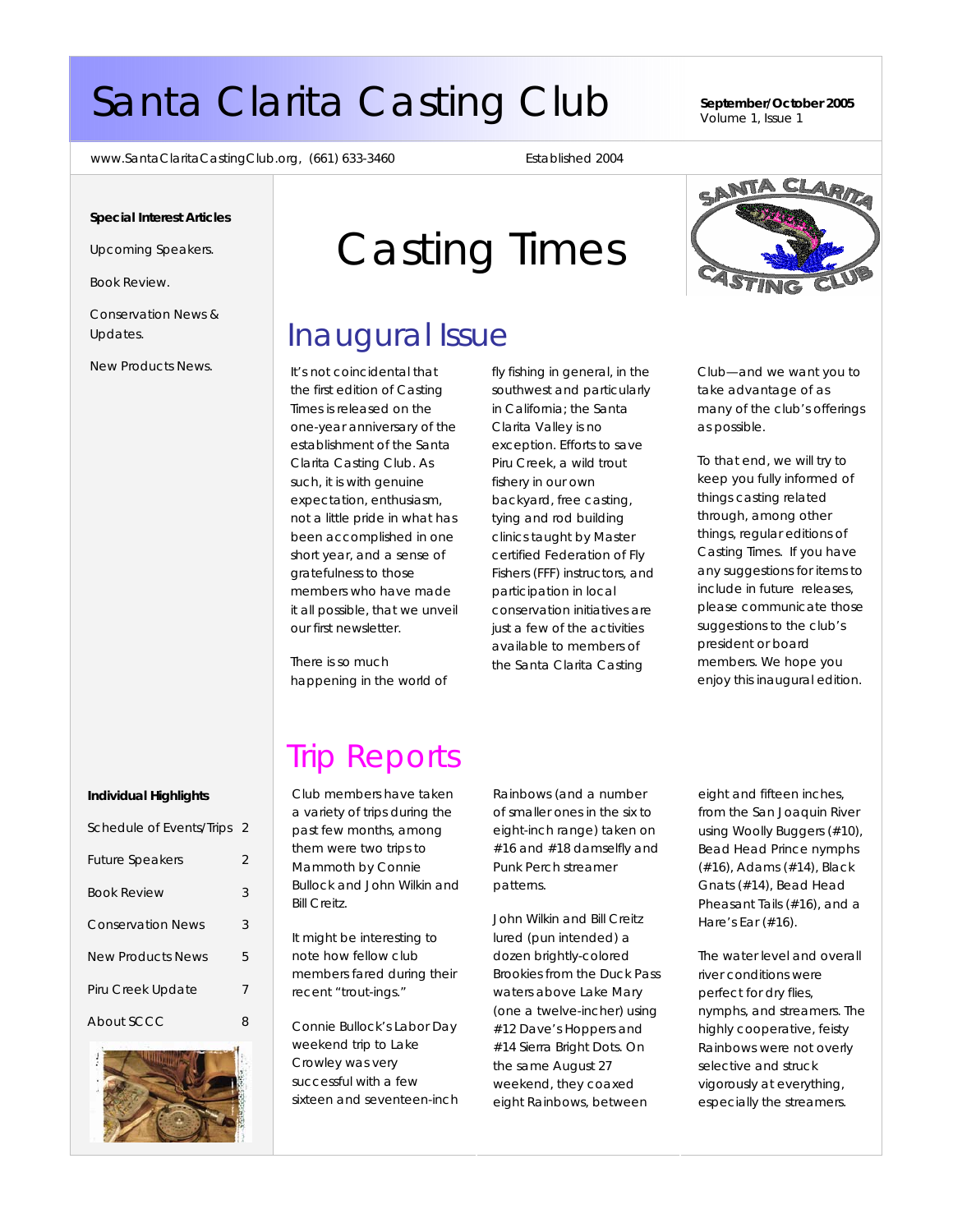

*"You must read "About Us…History of the SCCC" on how we got started. If you've ever heard of*  'Divine Intervention' *this truly was one of those times."* 

## Schedule of Events and Trips

Some of the following trips and events may be held in conjunction with the Long Beach Casting Club, as noted:

#### **September**

17 - 9:00 – 5:00 European Style Two-Handed Casting and Rod Design Workshop at the Long Beach Casting Club with Winston rod designer, Sam Drukman and Winston Rod Pro Staffer Andre Scholz

17 Call 661-286-4066 for time – Santa Clara "River Rally" to help clean up river debris

21 – 7:00 – 8:30 Monthly Club Meeting and Fly Tying Demonstration

#### **October**

TBD – Casting Clinics (park and on-stream) resume

19 – 7:00 – 8:30 Monthly Club Meeting with speaker,

# Upcoming Speakers

At the September 21 monthly club meeting Ray Bianco, a Winston Rod Field Technician and FFF Master Certified Instructor (and resident Santa Clarita Casting Club instructor) will demonstrate basic fly tying skills.

Ray was manager of the Anglers West fly fishing shop in the San Gabriel Valley for three years, and has been fly fishing for 35 years. Ray has fished all the major Western waters for years,

and is known throughout the California fly fishing community as a skilled fly fisherman, caster (including Spey casting), and teacher.

At the October 19 monthly club meeting Jeff Sadler, a past-President of and current Membership Secretary for the Long Beach Casting Club, and a frequent speaker and FFF Basic Certified instructor will demonstrate fly tying techniques (and very likely

Jeff Sadler, on "Jeff's Favorite Flies"

#### **November**

11-13 Kern River Fishing Trip with Long Beach Casting Club

16 – 7:00 - 8:30 Monthly Club Meeting

#### **December**

17 Time TBD – Christmas dinner for members and their spouses or significant others

his favorite fly, the Royal Wulff).

Jeff is an expert fly tier and instructor whose favorite trout waters are Piru Creek, the Green and San Juan Rivers, and the Colorado River at Lee's Ferry. "Mr. Royal Wulff," as he's sometimes referred to, has fished the Northwest extensively during his more than 20 years of fly fishing.

Don't miss these great instructional meetings.

### **Connie's Corner…news from the president**

We are so pleased to be able to release the first publication of Casting Times for the Santa Clarita Casting Club, thanks to our Editor, Bill Creitz. One year ago this month a few of us got together, brainstormed, hesitated, and commiserated on how much time it would take, but finally, in January of this

year, a Board was elected and we were off and running.

You must read "About Us…History of the SCCC" on how we got started. If you've ever heard of *'Divine Intervention'* this truly was one of those times. After moving to the Santa Clarita Valley, taking me so far away from my beloved Long Beach Casting Club, starting a club was a glimmer and vision in the back of my brain.

Well, I wasn't alone on that thought. Once the word (continued on page 8)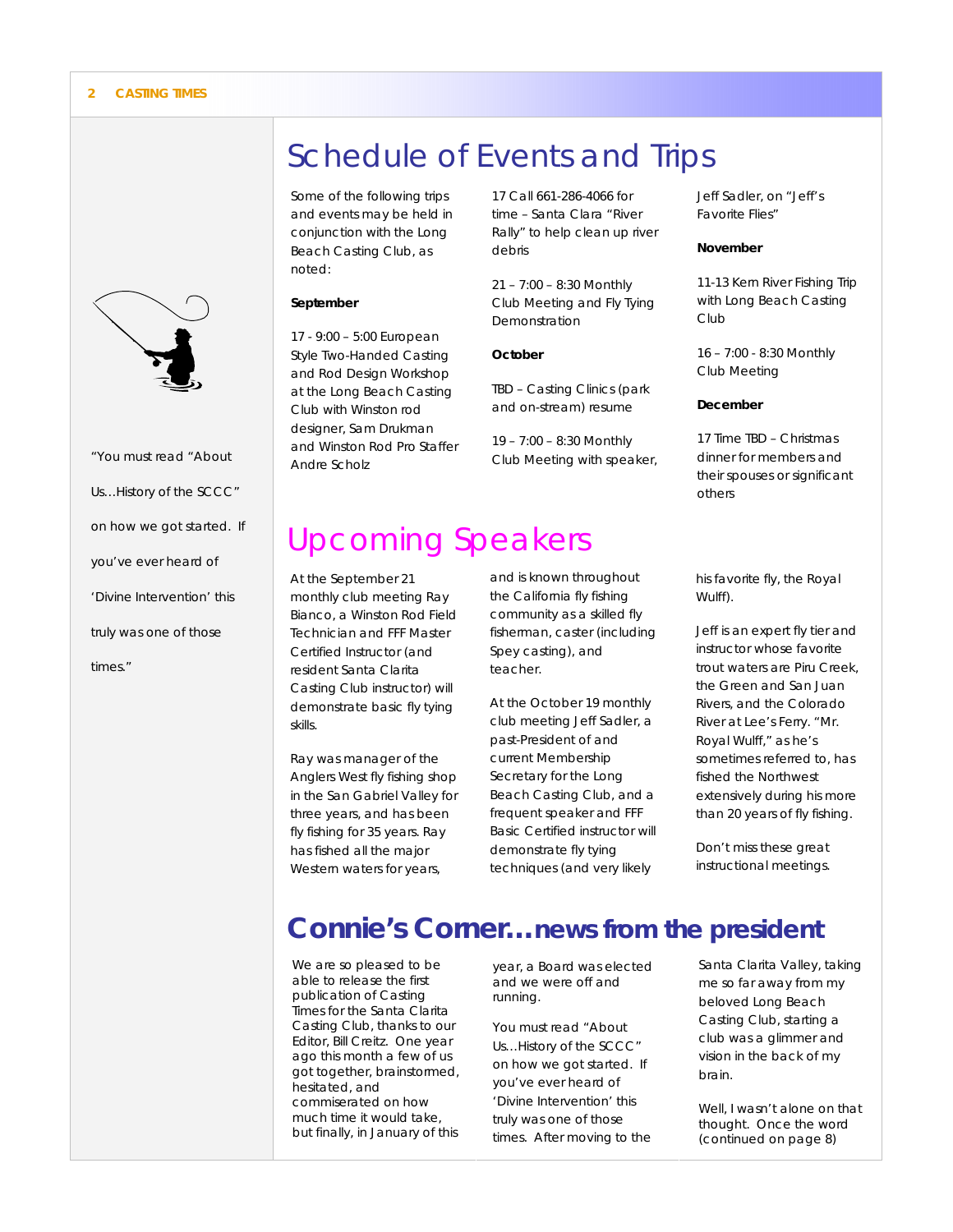### Book Review by William Creitz

What fly fisherman doesn't know of Lefty Kreh. Not his latest book, but nonetheless, one of his most relevant works, is the 1993 *Fly Fishing and Tactics* that is part of a multi-volume series of how-to fishing books by this fly fishing icon.

Though I've only been fly fishing for three years, and still have much to learn, I would bet my autographed copy of a Charles Jardine book that even the accomplished fly fishing enthusiast could glean some helpful information from Lefty's little book.

Filled with memorable quotes like "Unless you are an exceptional fly caster, the closer you can get to a fish (within reason) the better your chances," and "Steady pressure rarely is responsible for breaking off a fish. It's the sudden jerk that does it—and I often claim it's the jerk on the wrong end" and eminently practical tips, combined with astute observations, *Fly Fishing and Tactics* easily earns a place in the serious fly fisher's library; in fact, if it were smaller, I'd carry it in my fishing vest.

Lefty's style is to share his vast knowledge in the manner of a friend, who just happens to be an exceptional fly fisherman, looking over your shoulder while wading together in your favorite trout stream. He's not preachy, just helpful. What is also conveyed in this book is Lefty's love of fishing and his joy of sharing insights.

The trout (although this book is about more than just trout) deserves every bit of the respect we accord it. The Brown, the Rainbow, Cutthroat, Brookie, and Golden all elicit our fascination; deservedly so. And Lefty Kreh pays homage to the trout throughout his book. His numerous tips reflect a man serious about stalking trout, for instance:

- Avoid wading when possible; it helps limit underwater noise
- The first cast is the most important one, so make it as perfect as you possibly can
- Whenever you are seeking bottom-feeding species of fish, or you are fishing with flies that imitate prey species that live on the bottom, always start with a fly that closely matches the bottom coloration if you are not sure what to use
- One of the most important factors concerning retrieving in clear water is that, on the retrieve, you should watch the fly, not the fish
- Whenever possible, keep the rod pointed low *(continued on page 5)*



### **Conservation News and Updates**

How often Santa Clarita Casting Club members have fished the renowned and highly productive stretches of the Upper Owens River is hard to tell. But if you haven't done so, you would definitely appreciate the trophy trout habitat and the nearpredictability of the feisty Rainbow and Brown trout taken on dries, nymphs, and streamers alike.

According to CalTrout, water from the Mono Lake Basin must be exported to the Upper Owens, on a regular basis (at least during the summer months) to augment the natural flow and avoid an unacceptable increase in water temperatures. Water exports were discontinued in the summer of 2002, thereby reducing river flow from 100-150 cubic feet per second (cfs) to between 55 and 70 cfs with a resulting increase in water temperatures.

CalTrout is meeting with the Mono Lake Committee and the Los Angeles Department of Water and Power to craft an action plan acceptable to all

parties. Contact CalTrout at info@caltrout.org for more information.

Efforts are also afoot to limit water diversions from Mammoth Creek (which, in turn, affects the Hot Creek flows) by way of a redraft of the Mammoth Creek Environmental Impact Report.

Additional studies to determine the effects of minimum stream flows and water diversions in the larger Mammoth Basin are planned through the cooperation of CalTrout, the State Water Resources Control Board, and the Mammoth Community Water District. Follow this column for updates.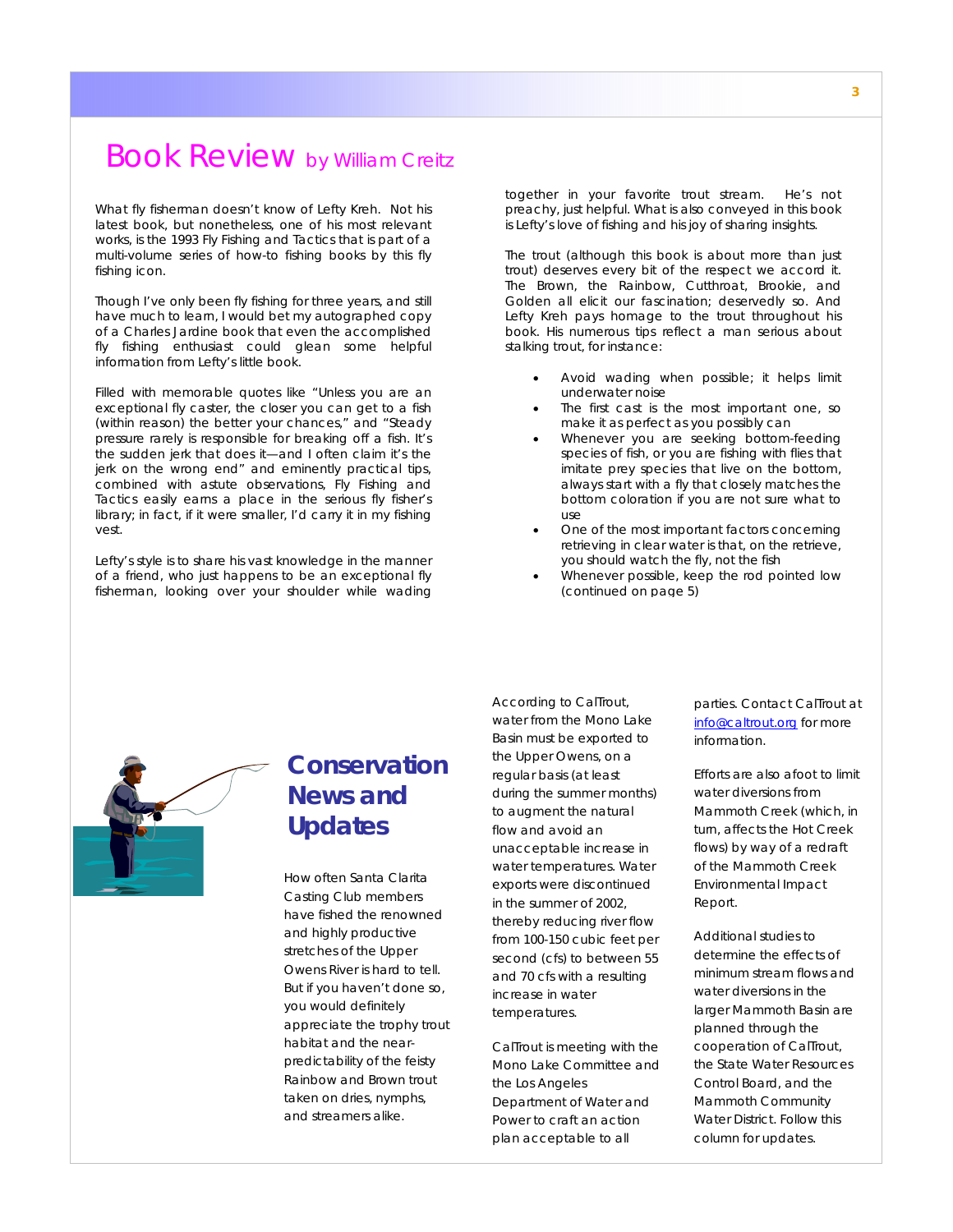

### **"Blast from the Past" Quotes**

The sport of fly fishing has matured and evolved significantly over the last forty to fifty years. As such it might be fun to look at some quotes from famous fly fishers and noted publications that reflect how we have progressed over the last several decades. Hope you enjoy the trip back in time.

"The glass rods manufactured in this country today have made the sport of kings one for every common man to enjoy." - Bob Elliot, Sports Afield, February 1960





### …Tackle Tips (cont'd from page 7)

assemble or disassemble the rod; otherwise, damage can occur.

#### **Lines**

- Treat your lines as often as you like with conditioner; wash with soap and water at least twice a year. This can extend the life of your line significantly.

- Use 3M's Ultraflex to repair nicks and abrasions.

- Remember that mosquito repellent with high DEET concentrations can damage line coatings.

#### **Reels**

- Always clean your reel with fresh water as soon as possible after fishing in salt water.
- After fishing, set your drag adjustment knob to zero in order to extend the life of the spring.

### New Members…Welcome Aboard

Please welcome the following new members of the Santa Clarita Casting Club who joined us during the past few months:

Frank Avila of Sylmar (married to Marilita; retired; referred by member, Mike Smith). Thanks for joining us on the Piru Creek casting clinic Frank—keep up the good work on that roll cast!

Tom Camp of Los Angeles (writer; referred by

member, Ray Bianco). Tom, by the looks of those beautiful casts at the Piru Creek clinic, those lessons and daily practice regimen are paying big dividends. Oh, and have you recovered from that 100

degree plus day on the creek?

Welcome to both new members. We wish you success, lots of fish, pictures of lots of fish, and a consistent perfecting of your fly fishing skills.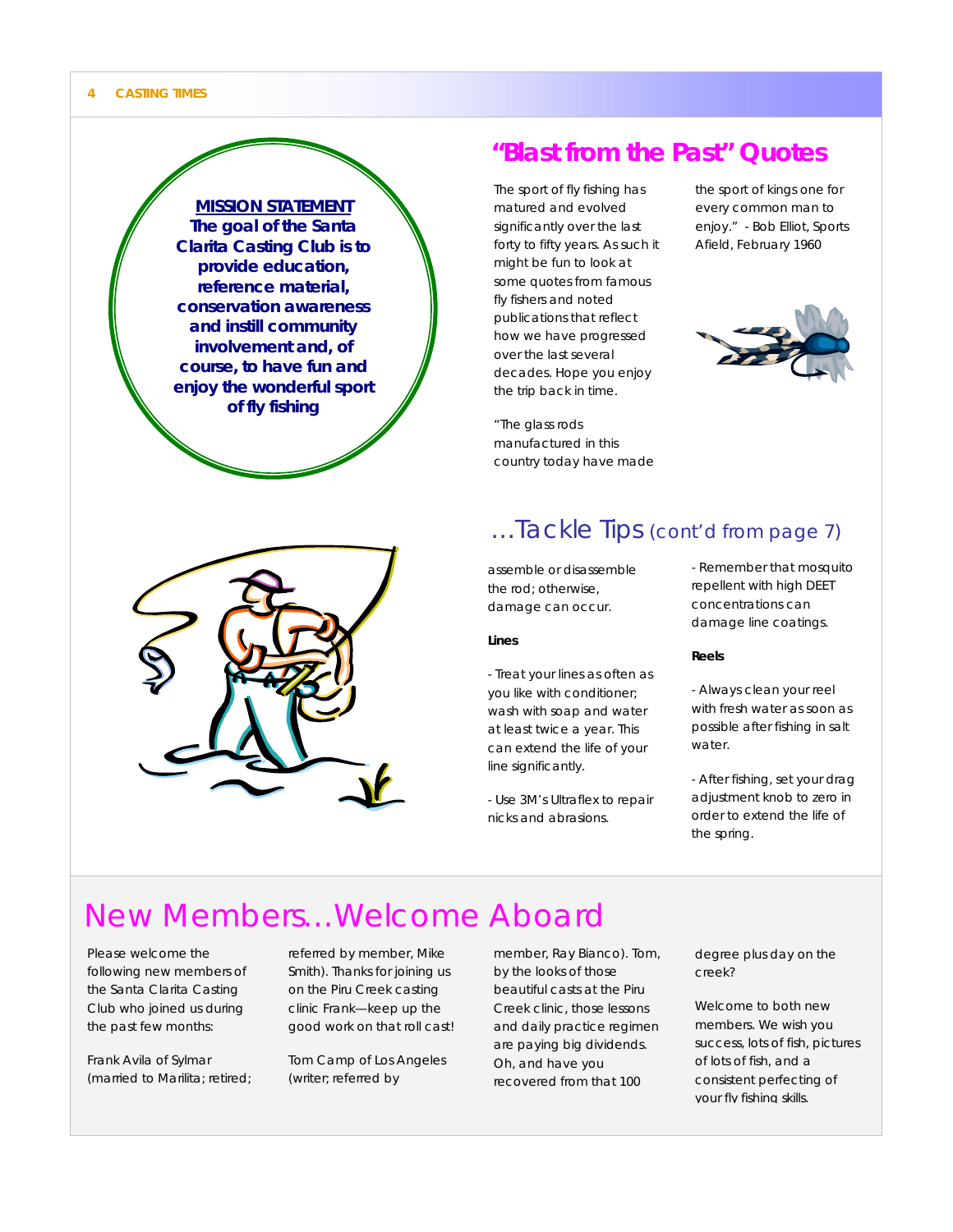### Book Review (continued from page 3)

and at the fish just prior to setting the hook

- If you screw down the adjustment nut on any kind of reel and allow it to remain that way for long periods of time, that tension slowly crushes the softness from the washers and a jerky drag will result. So make it a habit always to back off the drag tension on any reel at the end of the day's fishing
- To avoid broken tippets, the moment you have firmly set the hook, forget the fish and concentrate on clearing loose line

One of the most impressive, and appreciated, aspects of Fly Fishing and Tactics is what is titled the "Basic Rules" section following each chapter. Here, the author summarizes very nicely the most important points in the chapter—an effective way to reinforce the teaching aspects of the book.

Lest you think this book is simply a compilation of tips and anecdotes, don't be fooled. Lefty describes fly fishing techniques and philosophy in a way that draws you in—almost as if you were seated around a fireplace, with your fly tying bench on one side, your loyal retriever at your feet, a steaming cup of coffee on the hearth, and your best fishing buddy at your

#### elbow yarning about the latest hatch and oldest patterns. It's so comfortable, you will hardly realize that you're learning from a master.

Note: Fly Fishing and Tactics may be out of print, but if you search Amazon.com or check with your local or regional library you will likely be able to locate a copy. You may also want to check with your fishing club to see if this classic work is available for loan.



*Famous Fisherman's Favorite Fly: "The Griffith Gnat is one fly all fly fishermen should always carry with them to be prepared for difficult times." – Lefty Kreh* 

### New Products News

A perennial interest in what's new in our sport is a defining characteristic of fly fishermen the world over. Consequently, each edition will devote space to the latest items and gadgets unique to fly fishing. For a sampling, please see the following:

Wading Sandals: lately, several companies (including Chota, Dan Bailey, Simms, Orvis, Cabella's, Columbia, and L.L. Bean) have offered new sandals with various forms of adjustments, exceptional durability, stable footbeds, quickrelease buckles, recessed footbeds to protect toes,

varied widths, and excellent value for the money.

For the casual wader or boat fisherman, these new wading sandals bear a fresh look. You can view each manufacturer's lines by looking them up on the web. Priced from \$49.

Fly Boxes: Priced from \$19.95, water-tight, durable, reasonably-priced floating fly boxes from Scientific Anglers are worth a look if your goal is to standardize your fly collection with containers that fit comfortably in your vest or chest pack, are transparent, and offer

genuine versatility.

Nets: Custom-designed wooden nets from Big Blackfoot Nets are works of art for the fastidious angler. Each net is custom made using specialty woods with shapes made to the fisherman's specifications. Even the handles are custom made using exotic woods in exotic shapes. Prices vary.

Stream-sized hardwood catch-and-release nets with rubber bags to better protect fish are a staple for Signature Concepts. Now there is a net for the stream-side angler that compares favorably with *(continued on page 6)*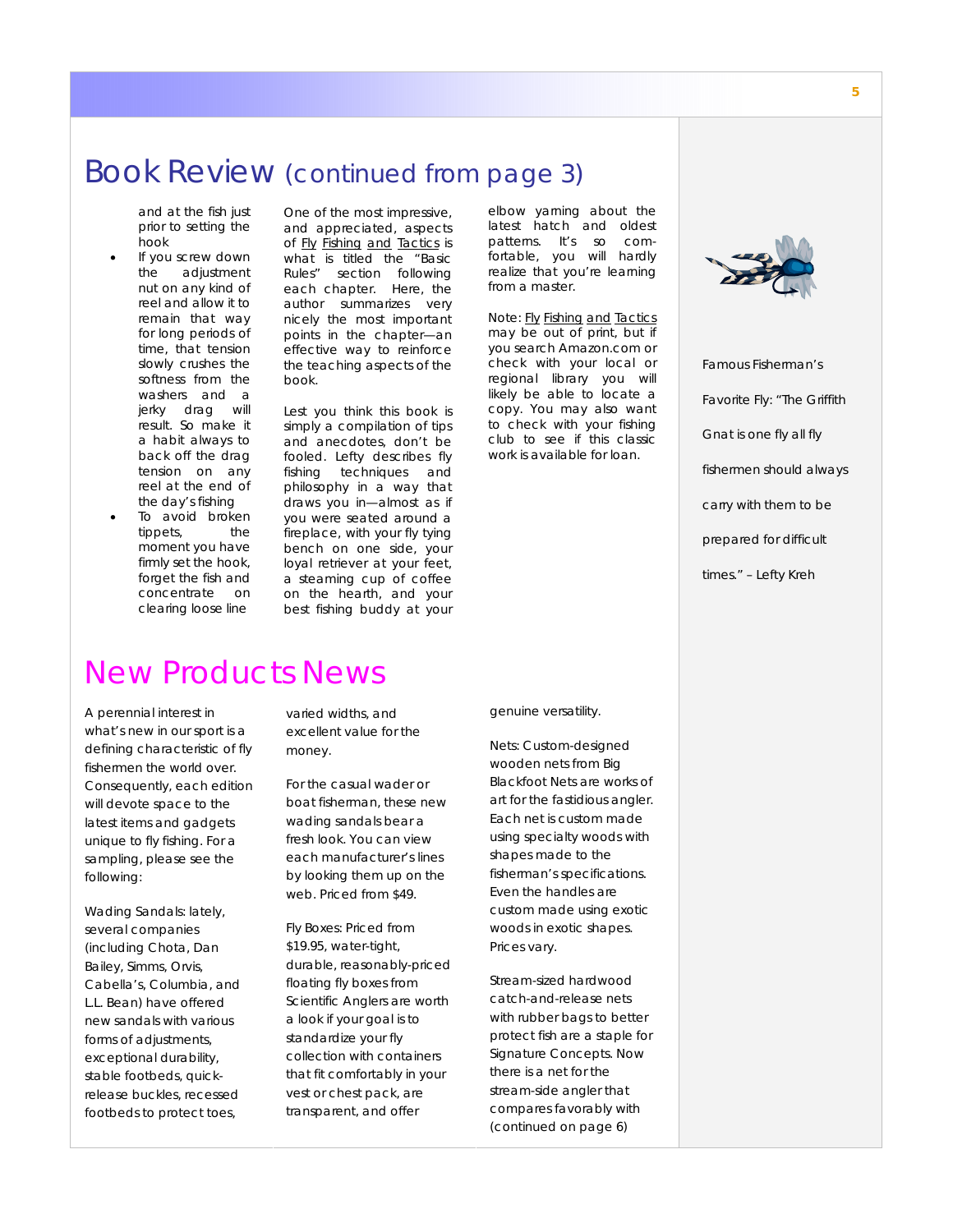

*Club Officers & Available Positions: President Connie Bullock 1st Vice-President Vacant 2nd Vice-President Ted Aquaro Robert Ortega Recording Secretary Ray Bianco Corresponding Secretary William Creitz Membership Secretary Darrell Creitz Captain Mike Smith Treasurer Judy McLean Casting Times Editor William Creitz* 

## About Us…History of the SCCC

As fly fishing clubs go, the genesis of the Santa Clarita Casting Club is probably fairly common. A couple of enthusiasts with an idea, a passion, and some vision get together and decide to form an association–a club–for like-minded fishing enthusiasts with the same vision, passion and enthusiasm. Fine, so far. But what sets the Santa Clarita Casting club apart from most other casting clubs is the founding

members' desire to offer a local club to fly fishers who have not previously belonged to a casting club. When combined with the seeming paradox, that most of the original board members are, or have been, members of the renowned Long Beach Casting Club and wanted to replicate that rewarding experience, but in Santa Clarita, it makes for a dynamic and growing club. Of all the ways to begin a casting club, this one may combine the most unexpected mix of ingredients, coincidence and fate. It all began with a former Long Beach Casting Club president who had a desire to start a club in the Santa Clarita Valley. She met another fly fishing enthusiast, albeit a novice fly fisher, over a copy of Fly Fisherman magazine while riding the Metrolink to Los Angeles. (continued on page 7).

# Fly Fishing: Some Reflections by William Creitz

On a recent trip to Mammoth's San Joaquin River, it came together. By that I mean the casting lessons, the guide tips, the fly shop recommendations for flies, the water and the weather, my reading of the water, the upstream presentation without appreciable drag, the hook sets, the mid-stream netting technique, and the

carefully matched equipment—total convergence.

For one brief period, it was fishing heaven. The savage strikes on streamers, the gentle tug on the deep drifted nymphs, and the deliberate sip of the Parachute Adams were wondrous in the feelings of success and smiles of

satisfaction they elicited.

I admit, being a fairly new fly fisherman, that it doesn't often happen like that; but when it does it is so very sweet.

I realize that I am hardly alone in my reflections; there are few joys in life that surpass a perfect day with a fly rod on a river.

# New Products News (cont'd from page 5)

those large guide-sized rubber nets that are standard with fly fishermen who make their living catching and releasing fish unharmed. Priced from \$69.95.

Rods: New this year from Orvis is a 2-weight 7-foot, 9 inch Mid-Flex 6.0 four-piece (in the T3 series) graphite rod specifically designed for you spring creek and

small, clear streams trout stalkers. Priced from \$575.

To complement the 2 weight ultra-light rod, a new TLS Power Matrix 4 weight 8-foot, 6-inch Mid-Flex 8.0 two-piece graphite rod for all-round trout waters was recently introduced. Priced from \$255.

Gadgets: A new adhesive-

backed hook sharpener that adheres to small surfaces like your fly snips or fly box was introduced by Orvis recently. It fits on any flat surface, plastic or metal, and is only one-andan -eighth inches long. No need to lose fish with this easy-to-use, accessible hook sharpener. Priced at \$6.95 for a pack of two honing stones.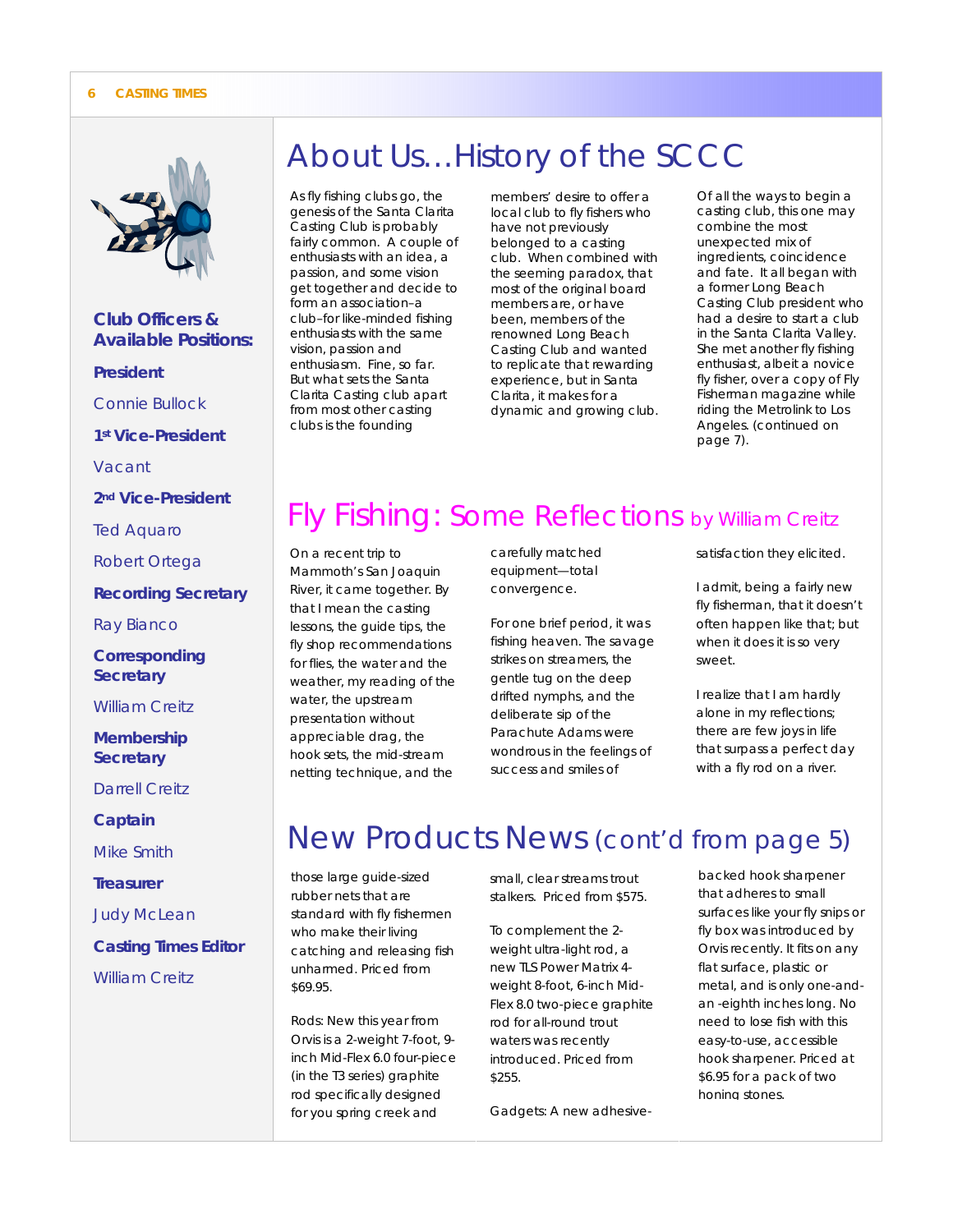### About Us…History of the SCCC (cont'd from page 6)

He shared his concern that there was no club in a valley of over 165,000 residents–a city right on the way to Mammoth Lakes, no less. They began to scheme.

Later, this same former club president met a resident fly fisher from the Santa Clarita Valley at a friend's birthday party in Auburn, California. She let him in on her newlyhatched scheme for a casting club, to which he agreed to join the effort.

Soon thereafter, the roving

former club president and schemer of new clubs shared her vision, and that of her two new-found coconspirators, with a selfproclaimed trout bum and certified casting instructor living in Santa Clarita and viola, the humble makings of a club were in motion. The final "ingredient" was the inclusion of a software salesman- turned-troutaddict-fly-fishing-novice and you had a fivemember club, not bad for

the once, but not for long, former club president.

That was in September 2004. Now, a short time later, the Santa Clarita Casting Club boasts over 20 members, and growing, with an expanded vision for a clubhouse, casting pond, trophy case, and year round community instruction.

Wouldn't you like to be a part of this growing club with its quirky beginnings and promising future?



*"…the Santa Clarita Casting Club boasts over 20 members, and growing, with an expanded vision for a clubhouse, casting pond, trophy case, and year round community instruction."* 

### Piru Creek Update

The Department of Water Resources (DWR) plan to severely reduce the flow from Pyramid Lake to Piru Creek, allegedly to protect the Arroyo Toad, has been placed on hold pending a review by the Federal Energy Regulatory Commission and State Water Resources Control Board.

Creek to approximate the water flow into Pyramid Lake would almost certainly destroy both the Wild [Rainbow] Trout habitat in the creek and a popular and rare fishing destination accessible to anglers living in Los Angeles.

You can help by (1) supporting Cal Trout (call Jim Edmondson at 818-8652888 or email him at troutmd@earthlink.net), or (2) subscribing to "TroutClout," CalTrout's email, by sending an email to **info@caltrout.org** with "TroutClout" and your name in the subject line (your email address will automatically be enrolled). You can also watch for regular updates in the "Casting Times" newsletter.

Reducing the flow in Piru

### Techniques and Tackle Tips

Our club's members are the lucky recipients of worldclass instruction, on a regular basis, in casting techniques, equipment maintenance, fly tying, and fishing strategies.

Some of the most helpful tips from those instructional classes will, from time-totime, be highlighted in this column. For this issue, let's consider a few equipment maintenance ideas from Ray Bianco:

### **Rods**

- Always wipe down your rod after each use. Use Pledge furniture wax to remove water spots.

- Regular paraffin (wax), applied to rod ferrules, can both increase the fit tightness and help when breaking down your rod pieces.

- Applying 3M's Super 33 tape to the ferrules of your spey rod will protect them from coming loose during a busy day of casting; be sure to leave a tag end to help with removing the tape at day's end.

- Water soluble Famowood wood filler is a great way to repair and/or fill in cracks in your cork handle. Look for Golden Oak color.

- For bamboo rods, do not twist rod ferrules to (continued on page 4)